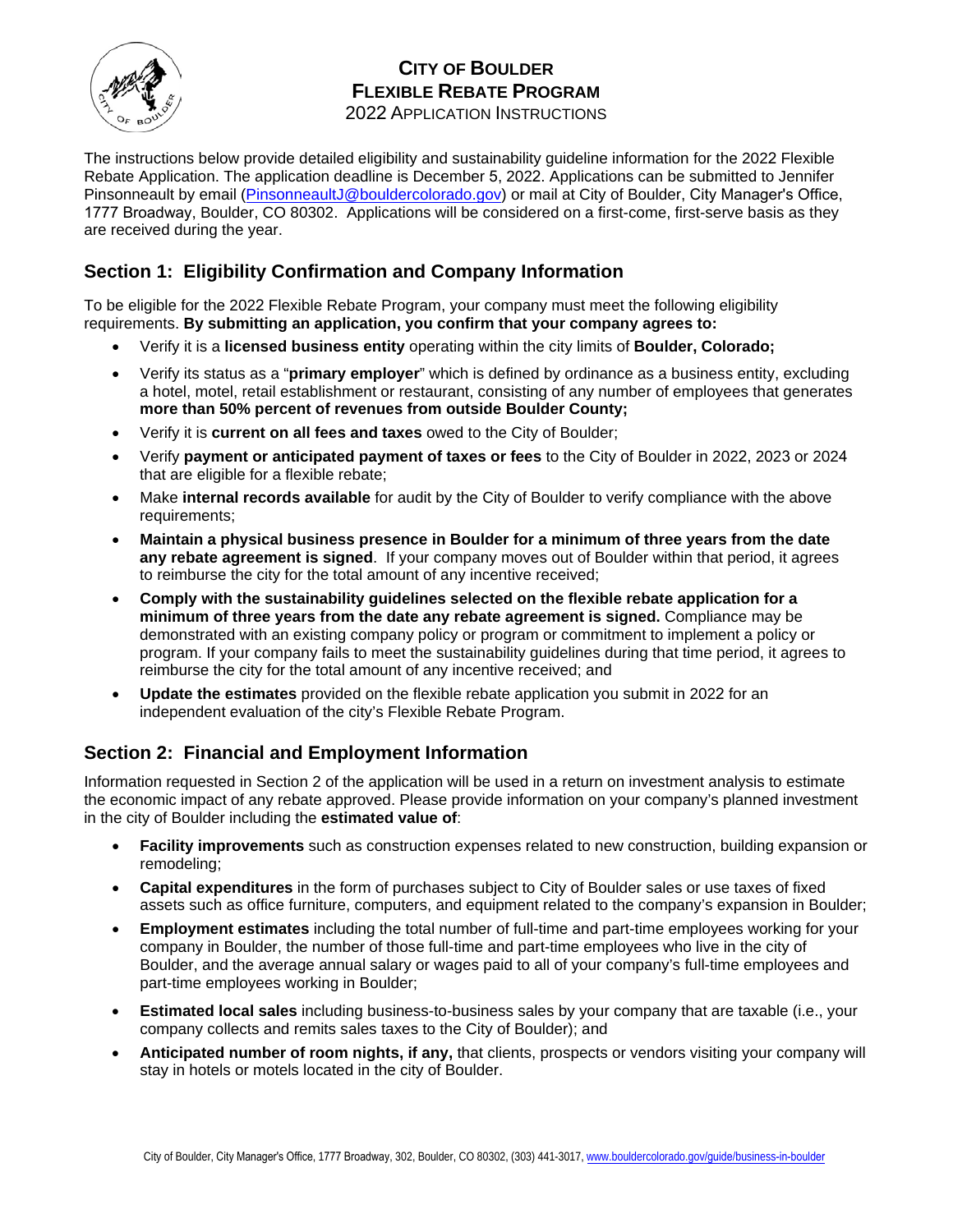

### **Section 3: Sustainability Checklists**

To maximize the positive social and environmental impacts of the city's flexible rebate program, applicants are required to demonstrate commitment to sustainable business practices. The program offers a range of sustainability guidelines with varying point values for applicants to choose from.

Use the checklists on the application to **identify a minimum of 3 points from the Social Sustainability section and 7 points from the Community and Environmental Sustainability section** that your company currently meets or is committed to meeting during the three-year period covered by the flexible rebate program**.** Total sustainability points will be considered in determining the amount of any rebate that may be awarded. Information on each guideline is provided below. Additional documentation may be requested by city staff during the application review process to understand your company's programs and policies related to sustainability.

#### **Social Sustainability Guidelines** *(3 of 10 possible points required)*

#### **Social Sustainability**

**Average Wage Requirement (1 point):** The company pays an average annual wage that is equal to or exceeds the Boulder County average annual wage. The most recent average annual wage reported by the Colorado Department of Labor for Boulder County is \$71,303 (2020 mean annual wage).

**Health Insurance (1 point):** The company offers to pay at least 50% of the cost of health insurance premiums for all full-time employees. This coverage must, at a minimum, include major medical coverage for full-time employees and their dependents.

**Non-profit Support (1 point):** The company actively supports the non-profit sector in Boulder by committing to donate \$25 or more each year per full-time employee to Boulder County based arts, cultural or service nonprofit organizations OR by granting the equivalent of at least one paid day off each year to employees who use the time to volunteer for a non-profit organization located in Boulder County.

**Workforce Diversity Support (1 point):** The company is an Equal Opportunity Employer AND encourages diversity in the workforce through formal programs such as proactive hiring practices, certified diversity programs, English as a Second Language (ESL) classes and Spanish classes.

**Dependent Care (1 point):** The company will offer at least \$50 per month in dependent care assistance to employees to help pay for daycare for a dependent child or eldercare for an immediate family member. This may be offered as an option in a flexible benefit cafeteria plan; however, meeting this guideline requires more than offering a pre-tax dependent care flexible spending program.

**Wellness and Health (2 points):** To support wellness and health, the company offers to pay at least 50% of the cost of City of Boulder Parks and Recreation annual passes for all full-time employees. To meet the guideline, at least three employees must be enrolled during the incentive period. Annual passes provide access to the city's three recreation facilities, Boulder Reservoir and outdoor pools. Paid employees of businesses or organizations within the city limits of Boulder are eligible for discounted 'Resident/Worker' rates. More information: Boulder Parks and Recreation Department, 303-413-7259 or [www.bouldercolorado.gov/](http://www.bouldercolorado.gov/parks-rec)departments/parks-recreation

**Housing Assistance (3 points):** The company offers assistance to employees on the purchase or rental of housing located within the city of Boulder. This assistance must have a minimum value of \$1,000. It may be a cash benefit for down payment towards purchase or rental housing assistance to recruit new employees or retain current employees.

#### **Environmental and Community Sustainability Guidelines** *(7 points required)*

#### **Energy**

**Partners for a Clean Environment (PACE) Participation (1 point):** The company is or will become a PACE Partner. PACE is a no-cost business sustainability program that supports the implementation of best practices in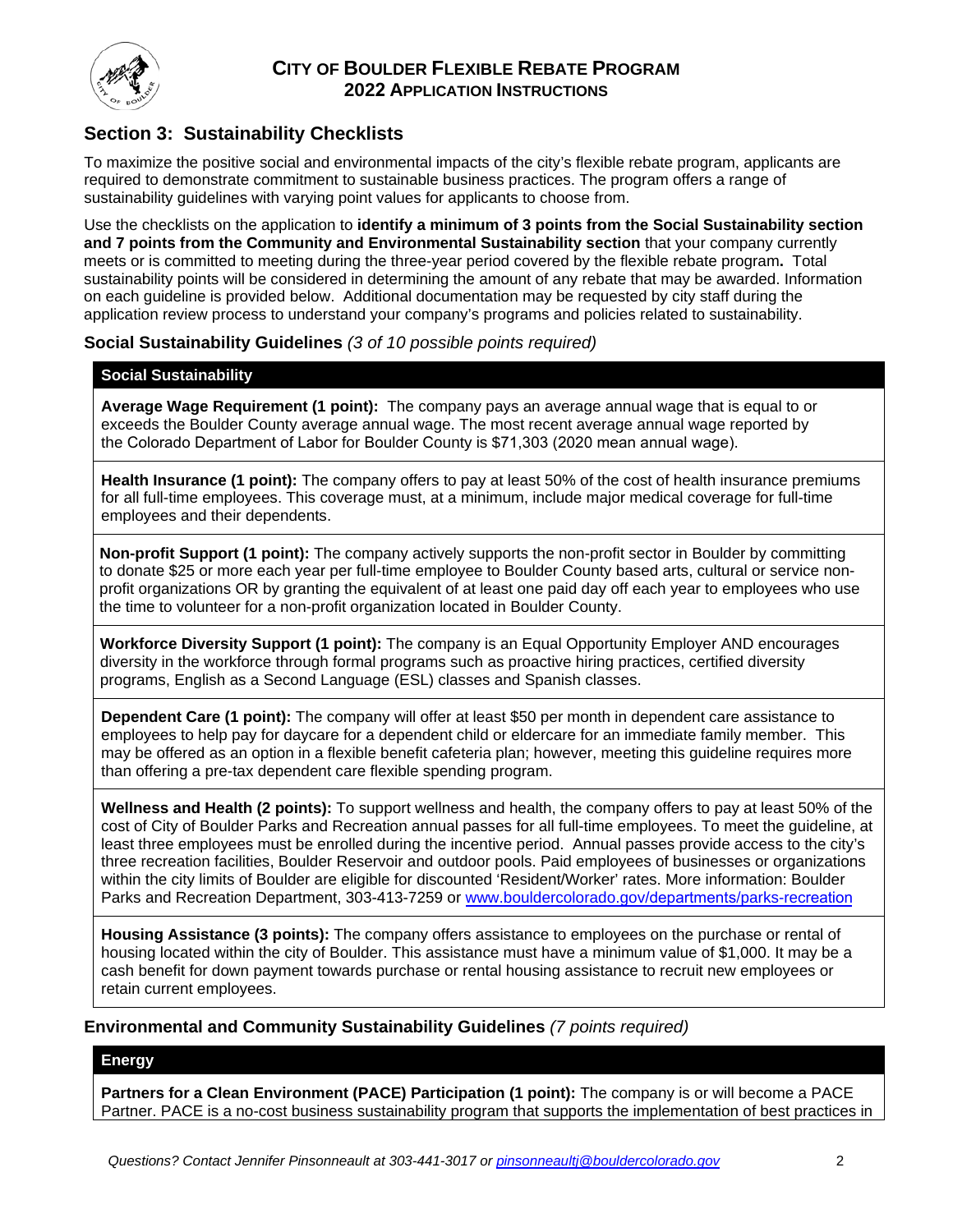

### **CITY OF BOULDER FLEXIBLE REBATE PROGRAM 2022 APPLICATION INSTRUCTIONS**

energy efficiency, waste reduction, water conservation and transportation options to increase efficiencies and reduce costs. More information: PACE, 303-786-7223 or [www.PACEpartners.com](http://www.pacepartners.com/)

**PACE Energy Assessment (2 points):** The company has completed or will request a free energy assessment by a PACE advisor to identify energy efficiency opportunities, resources and rebates. More information: PACE, 303-786-7223 or [www.PACEpartners.com](http://www.pacepartners.com/)

**Energy Analysis by Xcel Energy (3 points):** The company has completed or will request a low cost detailed on-site energy audit for its facility through Xcel Energy's Energy Analysis Program or On-site Energy Audit program. More information: Xcel Energy Business Solutions Center, 800-481-4700

**Commercial Building Energy Rating and Reporting (2 points)** *(For companies that do not own or occupy an entire building affected by the Boulder Building Performance Ordinance passed in 2015):* The company has or will implement a program to rate the energy performance of its building or leased space by using the free online ENERGY STAR Portfolio Manager rating tool to better understand how the building uses energy and compare it to similar buildings nationwide. The energy rating process can be completed in-house or through a PACE advisor or an independent energy consultant. Companies must be willing share the data with the city. More information: PACE, 303-786-7223, [www.PACEpartners.com](http://www.pacepartners.com/)

**Renewable Energy Credits (3 points):** The company has or will purchase renewable energy credits through Green-e certified renewable energy credit (REC) providers equal to 25% or more of its Boulder facility's energy use. More information: [www.green-e.org](http://www.green-e.org/)

**On-site Renewable Energy (5 points):** The company has installed or plans to install on-site renewable energy such solar PV for electric generation or solar thermal for water heating at its Boulder facility. Modeled energy generation metrics must be submitted to city staff to verify the percentage of [energy](http://www.dsire.org/) produced on-site. There are numerous incentives and rebates for solar energy.

**Partners for a Clean Environment (PACE) Area of Excellence Certification (3 points):** The company has earned or will achieve a PACE Area of Excellence certification for its facility in energy efficiency, zero waste or water conservation. More information: PACE, 303-786-7223 or [www.PACEpartners.com](http://www.pacepartners.com/)

**ENERGY STAR Certification (5 points):** The company has earned or will achieve ENERGY STAR certification through the EPA's ENERGY STAR program for the space or building it occupies. More information: PACE, 303- 786-7223 or [www.energystar.gov/buildings/aboutus-energy-star-certification](http://www.energystar.gov/buildings/aboutus-energy-star-certification)

**U.S. Green Building Council's Leadership in Energy and Environmental Design (LEED) (5 points):** The company has earned or will achieve a LEED Certified rating of Silver or higher for its Boulder facility. More information: U.S. Green Building Council, 800-795-1747 or [www.usgbc.org](http://www.usgbc.org/)

#### **Waste Reduction**

**Recycling and Composting:** The company uses recycling and composting services and offers these services to employees and customers. Since businesses are included in the commercial zero waste ordinance passed in 2015, no points will be awarded for this guideline. More information, technical assistance, employee training and educational signage: [www.ZeroWasteBoulder.com](http://www.zerowasteboulder.com/) or PACE at 303-786-7223 or [www.PACEpartners.com](http://www.pacepartners.com/)

**Environmentally Preferred Purchasing Policy (2 points):** The company has or will implement a policy to encourage the use and procurement of environmentally preferable products (e.g., 100% recycled paper or ENERGY STAR office equipment) to minimize material use, maximize diversion of waste, and promote human and environmental health. More information: PACE, 303-786-7223 or [www.PACEpartners.com](http://www.pacepartners.com/)